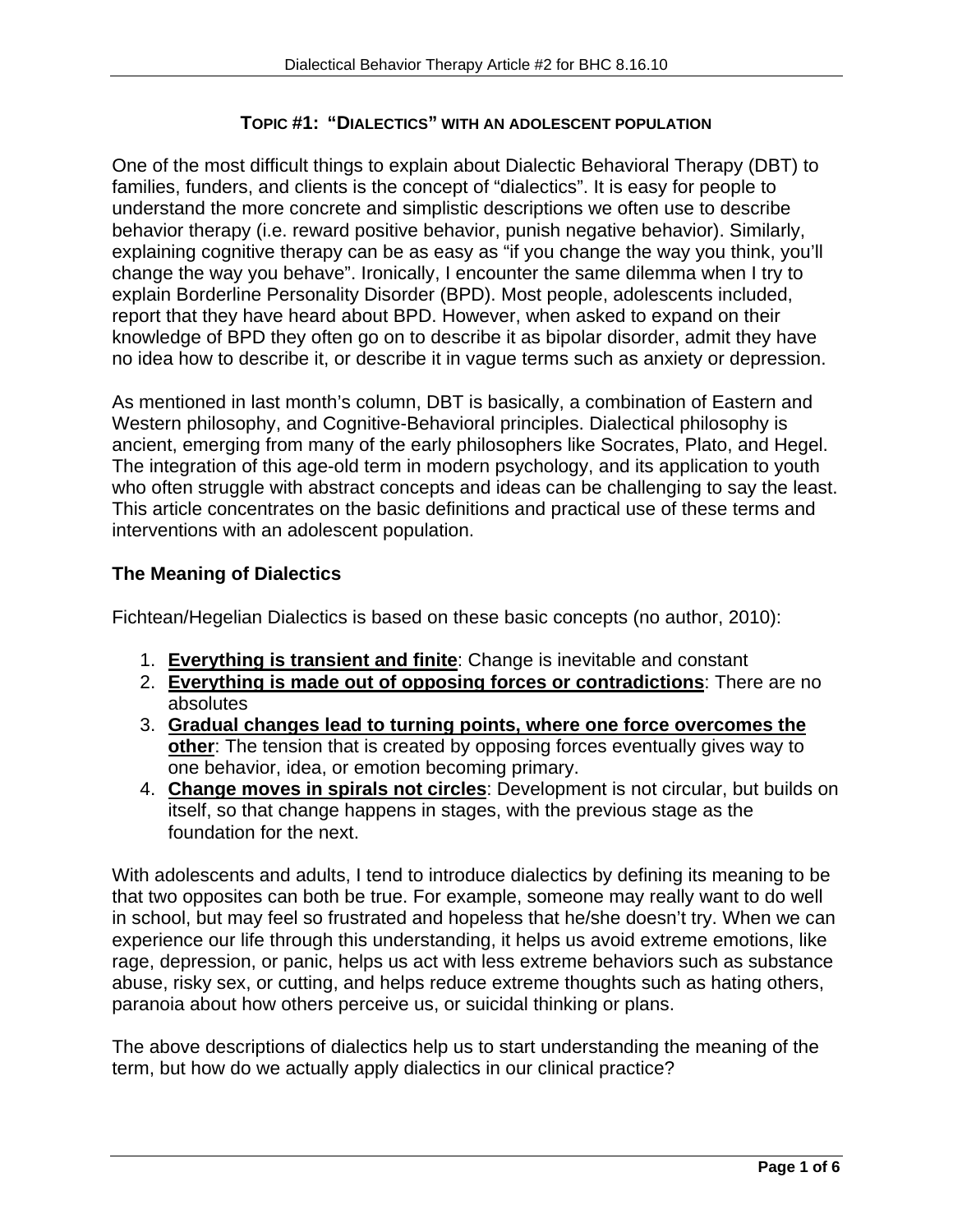# **Dialectical Persuasion**

The term "Dialectic" comes from the word "dialogue", and denotes a conversation between people who wish to persuade each other to change their differing ideas (no author, 2010). Much of what we do as helping professionals is to persuade our clients to change. We often have to persuade clients to enter treatment in the first place, then we spend much of our time hoping for and helping them achieve change. Some of us use direct approaches to do so such as confrontation, or examining distorted beliefs, and some of us are more passive in our approach, waiting for the client to find his or her own motivation to change. Regardless of our preferred approach, A dialectical approach can help clients view perspectives that are different from their own, and in turn may facilitate change.

Cognitive-behavioral psychologists are trained to use the Socratic method to help clients expand their perspectives. Relentless evaluation of a distorted belief leads to the identification of core beliefs that influence the individual's behavior, and brings to light contradictions between thoughts, behaviors, and realities. The Socratic method can be particularly powerful with adolescents, as their decision-making capabilities are much less advanced than adults, and therefore their arguments for their beliefs or behaviors are commonly flawed and inconsistent. According to Ayer & O'Grady (1992), and McTaggart (1964), this method is a means of helping clients adopt a dialectical worldview:

In classical philosophy, dialectic is a form of reasoning based on the exchange of arguments and counter-arguments, advocating *propositions* (theses) and *counterpropositions* (antitheses). The outcome of such an exchange might be the refutation of one of the relevant points of view, or a synthesis or combination of the opposing assertions, or at least a qualitative transformation in the direction of the dialogue (cited in no author, 2010).

Many of the interventions utilized in DBT to help clients adopt a dialectic worldview will be discussed in upcoming topics within this series. However many clinicians make the mistake of using random interventions without conceptualizing the client's needs first, therefore it is important to consider which interventions are the most likely to assist the client in thinking more dialectically. To do so, it is important to understand the principals of dialectics in its practical application. Linehan (1993) terms these three core principals: 1.) the principal of continuous change; 2.) the principal of polarity; and 3.) the principal of inter-relatedness and wholeness.

# *The Principal of Continuous Change*

As mentioned above, it is the tension between the thesis and antithesis that creates change, or synthesis. For example, dichotomous thinking (thesis) is developmentally appropriate in adolescence, especially early adolescence. Yet, even if this thinking is not diagnostic, it can give rise to impulsive behaviors, relational conflict, and poor decision making (antitheses). In addition, this black and white thinking creates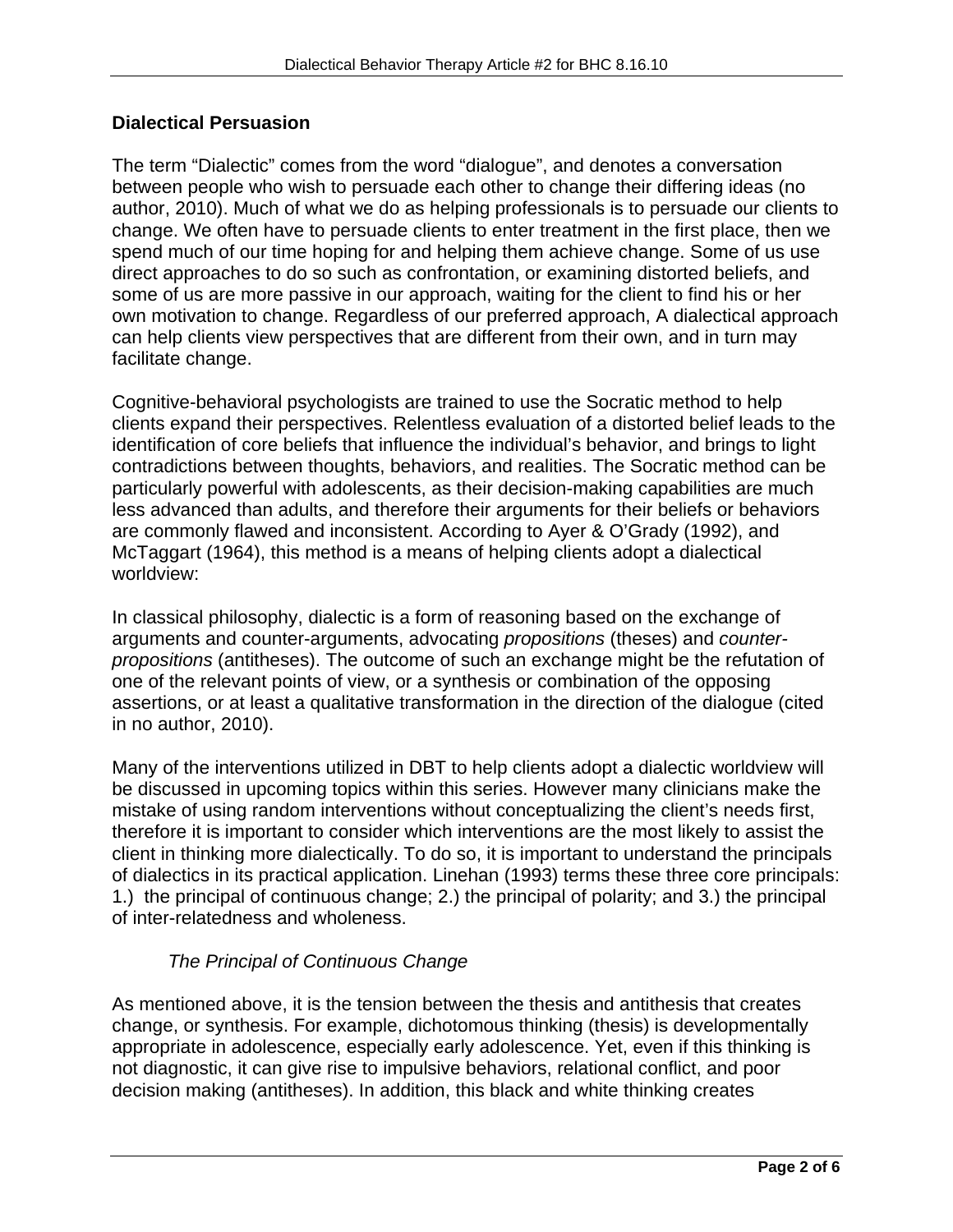frustration for clinicians, who struggle to help clients find the shades of gray in life. Framing things dialectically allows us to identify these contradictions (theses and antitheses) exposing truths and untruths in both, in order to construct a more balanced world view (synthesis).

# *The Principal of Polarity*

Creating synthesis requires us to understand the principal of polarity. All symptoms, elements or dynamics of a person or situation have a polar opposite. For example, many individuals with BPD harbor a deep sense of shame about who they are. While shame is a very difficult emotion to overcome, Linehan (1993) suggests that all individuals have the capacity to reduce these feelings through self-validation. This principal helps empower youth to complete therapeutic work, and motivates them to work in therapy. In addition, assessing people's strengths and needs, rather than just their needs, allows us to draw on the positive traits, skills, and attributes that they have in order to overcome their limitations.

#### *The principal of inter-relatedness and wholeness*

Being part of a larger system or purpose, and understanding that we are all connected assists individuals with BPD to overcome feelings of emptiness, rage, and loneliness. Another developmentally appropriate trait in adolescence is self-centeredness, making it difficult for youth to understand how their behaviors impact others, and to value their roles within their communities. As Linehan (1993) points out, this principal is in line with feminist psychology, which emphasizes the role of society on women's thoughts, feelings, and behaviors. Similarly, this principal also compliments the principals found in addiction recovery models, in that taking responsibility for ourselves includes increased investment in our communities, as well as surrender to a higher power greater than ourselves.

# *Dialectical dilemmas*

In addition to outlining the principals of clinical dialectics, there are three dialectical dilemmas Linehan (1993) suggests are common in individuals with BPD. Although a detailed description of these common dilemmas is beyond the scope of this topic, a brief explanation of each is provided in the table below. It is important to remember that constant client assessment, consultation, and self-assessment are inherent in the DBT model, and that these dialectics are common, but not necessarily present in all individuals. In addition, the clinician's open self-evaluation and consultation within a team are necessary to prevent contributing to these dialectical dilemmas. The idea of self-evaluation for clinicians will be discussed in upcoming topics within this series.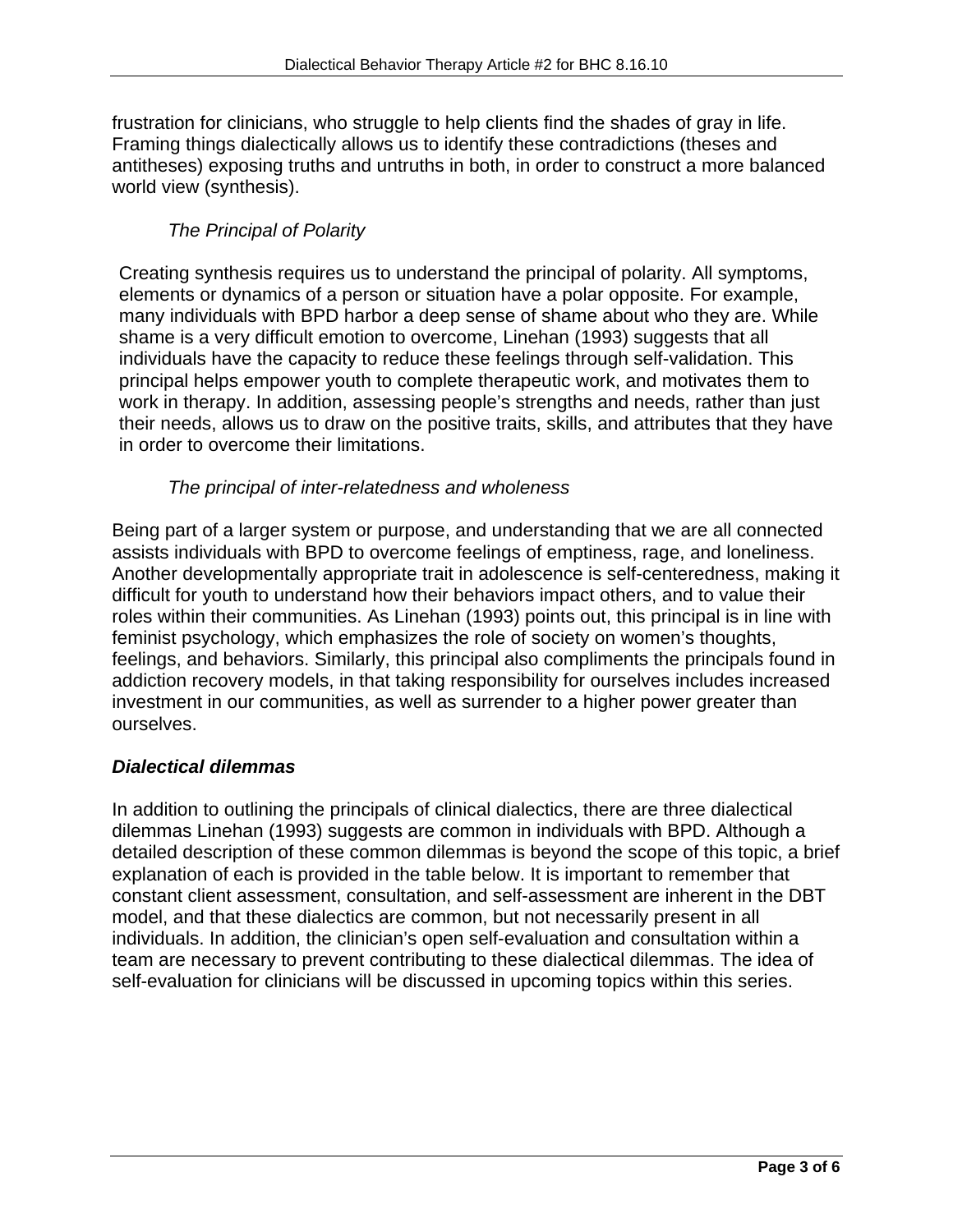| <b>Dialectical</b>                                                                      | <b>Dialectical Dilemmas</b>                                                                                                                                                                                                                                                                                                                                                                                                                                                                          | <b>Patient Response</b>                                                                                                                                                                                                                                                                                      | <b>Clinician Response</b>                                                                                                                                                                                                                                                                                                                                              |
|-----------------------------------------------------------------------------------------|------------------------------------------------------------------------------------------------------------------------------------------------------------------------------------------------------------------------------------------------------------------------------------------------------------------------------------------------------------------------------------------------------------------------------------------------------------------------------------------------------|--------------------------------------------------------------------------------------------------------------------------------------------------------------------------------------------------------------------------------------------------------------------------------------------------------------|------------------------------------------------------------------------------------------------------------------------------------------------------------------------------------------------------------------------------------------------------------------------------------------------------------------------------------------------------------------------|
| <b>Dimensions</b>                                                                       |                                                                                                                                                                                                                                                                                                                                                                                                                                                                                                      |                                                                                                                                                                                                                                                                                                              |                                                                                                                                                                                                                                                                                                                                                                        |
| <b>Unrelenting</b><br><b>Crisis</b><br><b>VS</b><br><b>Inhibited</b><br><b>Grieving</b> | <b>Unrelenting Crisis-</b><br>One of the most challenging<br>aspects of BPD is the<br>chronic crises, and the high<br>risk nature of these clients.<br>These crises increase the<br>risk of burnout in clinicians,<br>and interfere with treatment<br>plan implementation.<br><b>Inhibited Grieving-</b><br>There is a high degree of<br>comorbidity among PTSD<br>and BPD (Favazza, 1996).<br>Repetitive, significant<br>trauma or loss and a<br>tendency to avoid the<br>trauma or loss is common. | Vascilation between crisis and<br>avoidance makes it difficult for<br>clients to maintain a stable<br>affect and resolve traumas, and<br>also to avoid being re-<br>traumatized. Clients are in a<br>perpetual state of feeling<br>unsafe, and therefore have<br>many treatment implications as<br>a result. | Balance validation and<br>support, with<br>encouragement and<br>therapeutic work. Setting<br>healthy limits and<br>maintaining clear<br>boundaries assists the client<br>to have clear expectations<br>and avoid re-traumatization<br>in therapy. Crisis<br>management and learned<br>coping skills helps the client<br>avoid and manage crises<br>outside of session. |
| <b>Emotional</b><br><b>Vulnerability</b><br><b>VS</b><br><b>Self-Invalidation</b>       | Emotional<br>Vulnerability- Clients<br>experience a sensitivity to<br>emotion, high arousal, slow<br>return to baseline, and<br>inability to manage<br>emotions.<br>Self-Invalidation-<br>There is a tendency to think<br>and/or speak negatively<br>about oneself, feel<br>shameful, disallow one's<br>feelings.                                                                                                                                                                                    | Client blames self or others for<br>his/her pain. Needs patience,<br>acceptance, and self-<br>compassion. Emotion<br>regulation and self soothing<br>skills (to be discussed in<br>upcoming topics) are designed<br>to help shape behavior.                                                                  | Client's tendency to blame<br>others makes clinicians at<br>risk for invalidating clients.<br>We must be able to tolerate<br>their tendency to lash out,<br>and strive to balance<br>validating experiences and<br>feelings, and promoting<br>change.                                                                                                                  |
| <b>Active Passivity</b><br>VS<br><b>Apparent</b><br>Competency                          | <b>Active Passivity-</b><br>A tendency to approach life<br>passively and helplessly,<br>while demanding external<br>solutions to one's problems.<br><b>Apparent Competence-</b><br>A tendency to act<br>competently in some<br>situations, and helplessly in<br>others.                                                                                                                                                                                                                              | The client's inability to<br>synthesize the need for support<br>and feelings of helplessness,<br>with periods of competence and<br>success creates guilt and<br>hopelessness, as well as self<br>hate.                                                                                                       | Providing sympathy instead<br>of empathy encourages<br>helplessness. However,<br>being unresponsive to<br>client's needs during low<br>levels of functioning is<br>invalidating and dangerous.                                                                                                                                                                         |

The dialectical dimensions in the table above can be assessed throughout treatment and managed by using the clinician responses described. However, one can imagine from the complexity of these dilemmas the tremendous care it takes to not only assist clients in remaining balanced in their responses to these dilemmas, but to remain balanced in our own responses to these dilemmas.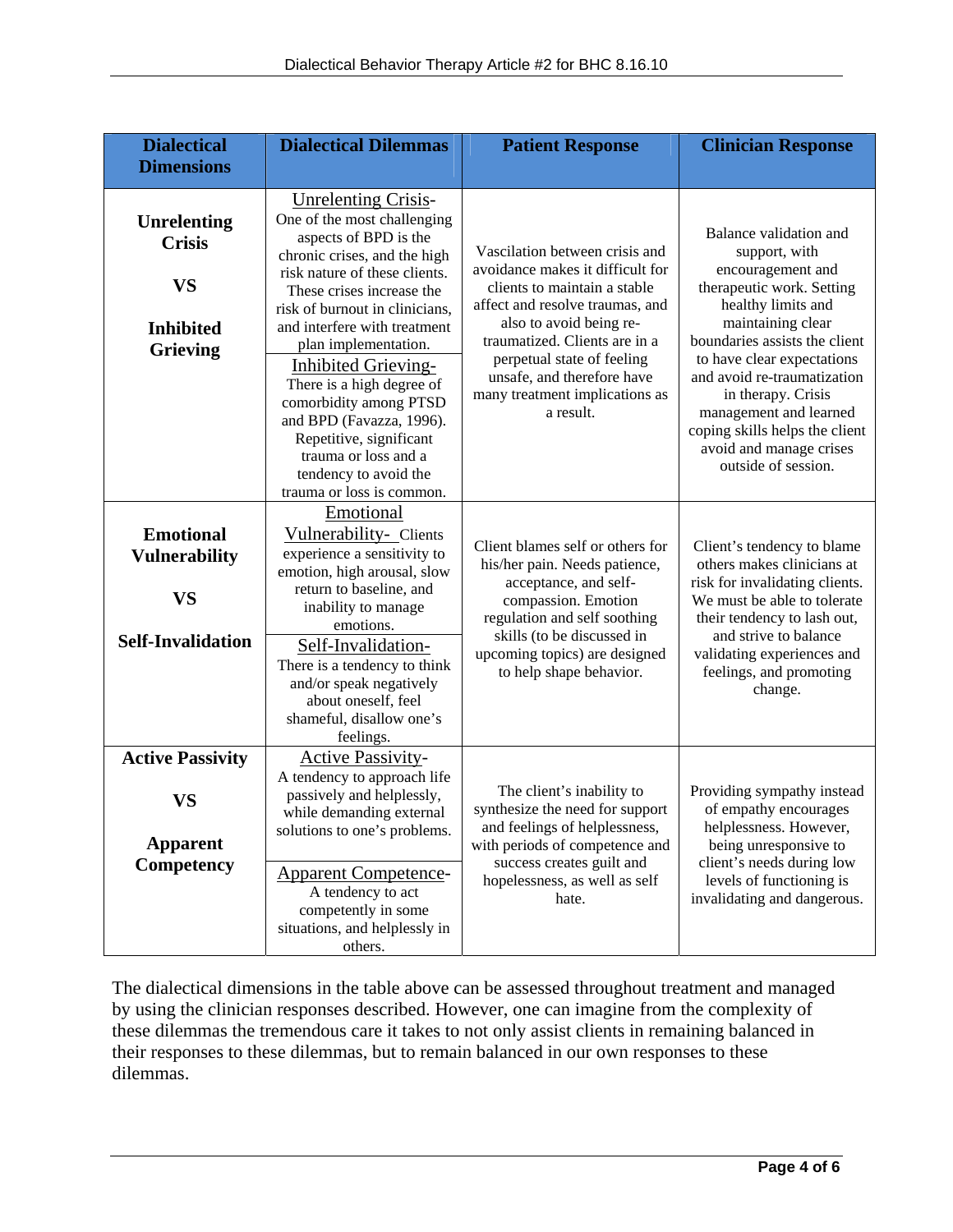#### *Ongoing topics with regard to DBT*

Dialectics and the dialectical dilemmas we and our clients face help us to understand the driving force of the DBT model. Next month's topic will explore ways to use dialectics to orient clients and families, as well as the assumptions behind DBT, and some of the challenges facing implementation of a DBT model.